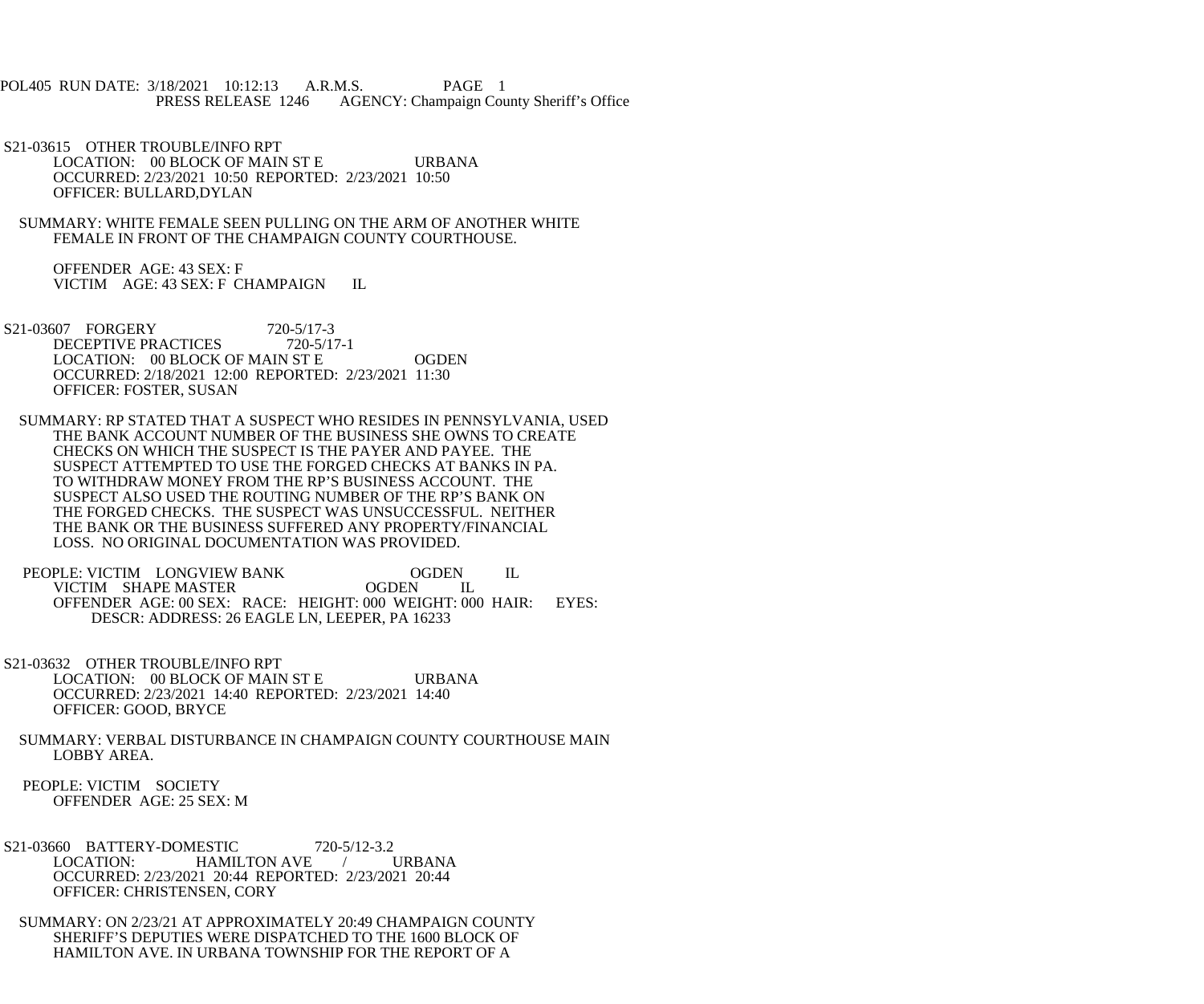POL405 RUN DATE: 3/18/2021 10:12:13 A.R.M.S. PAGE 2<br>PRESS RELEASE 1246 AGENCY: Champaign Cou AGENCY: Champaign County Sheriff's Office DOMESTIC BATTERY. DEPUTIES INTERVIEWED INVOLVED PARTIES AND COLLECTED EVIDENCE. THE FEMALE HALF WAS ARRESTED AND TRANSPORTED TO THE CHAMPAIGN COUNTY SATELLITE JAIL.

 OFFENDER AGE: 31 SEX: M VICTIM AGE: 41 SEX: F URBANA IL<br>VICTIM AGE: 31 SEX: M URBANA IL VICTIM AGE: 31 SEX: M URBANA

ARRESTS: CRIBBETT CRISTY R AGE: 41 SEX: F 1687 HAMILTON AVE URBANA IL CHARGE: BATTERY-DOMESTIC 720-5/12-3.2 BATTERY-DOMESTIC CHARGE: BATTERY-DOMESTIC 720-5/12-3.2 BATTERY-DOMESTIC AT: 1600 BLK HAMILTON AVE BY: BEARCE, JAROD

 S21-03671 WARRANT-IN STATE LOCATION: 00 BLOCK OF BRADLEY ST W THOMASBORO OCCURRED: 2/23/2021 23:15 REPORTED: 2/23/2021 23:15 OFFICER: SELLEK, KYLE

 SUMMARY: ATTEMPT TO LOCATE A WANTED SUBJECT SHOWING AN ACTIVE PIATT COUNTY WARRANT. CONTACT WAS MADE WITH THE SUBJECT WHO WAS ARRESTED TURNED OVER TO PCSO.

PEOPLE: VICTIM SOCIETY-WARRANTS/RECOVERED PROPERTY

ARRESTS: SWAIM ANDREW M AGE: 33 SEX: M 432 S PLUM ST BEMENT IL CHARGE: WARRANT-IN STATE ATE WARRANT WARRANT-IN STATE<br>BY: SELLEK, KYLE AT: W BRADLEY ST

S21-03687 THEFT-MOTOR VEHICLE 720-5/16,625-5/4<br>LOCATION: 00 BLOCK OF LEVERETT E CHAMPAIGN LOCATION: 00 BLOCK OF LEVERETT E OCCURRED:11/17/2020 0:01 REPORTED: 2/24/2021 8:30 OFFICER: FLOYD,CODY L

- SUMMARY: ON 2/24/21 AT APPROXIMATELY 08:36 HOURS, A CHAMPAIGN COUNTY SHERIFF'S DEPUTY WAS DISPATCHED TO CONTACT A COMPLAINANT VIA TELEPHONE ABOUT A STOLEN TRUCK. THE DEPUTY SPOKE WITH THE COMPLAINANT AND OTHER POTENTIAL WITNESSES VIA TELEPHONE. AT THIS TIME THE TRUCK HAS NOT BEEN LOCATED, AND THE TRUCK HAS BEEN ENTERED INTO THE LEADS SYSTEM AS STOLEN. NO SUSPECT INFORMATION IS AVAILABLE.
- PROPERTY: STOLEN 1 MOTOR VEHICLE-TRUCK COLOR: WHI/WHI 2015 MAKE: VOLV MODEL: BODY: DS LIC#: N/A

 OFFENDER SEX: RACE: HEIGHT: 000 WEIGHT: 000 HAIR: EYES: VICTIM MCLANE MIDWEST DANVILLE IL

S21-03780 BURGLARY FROM MOTOR VEHICLE 720-5/19-1